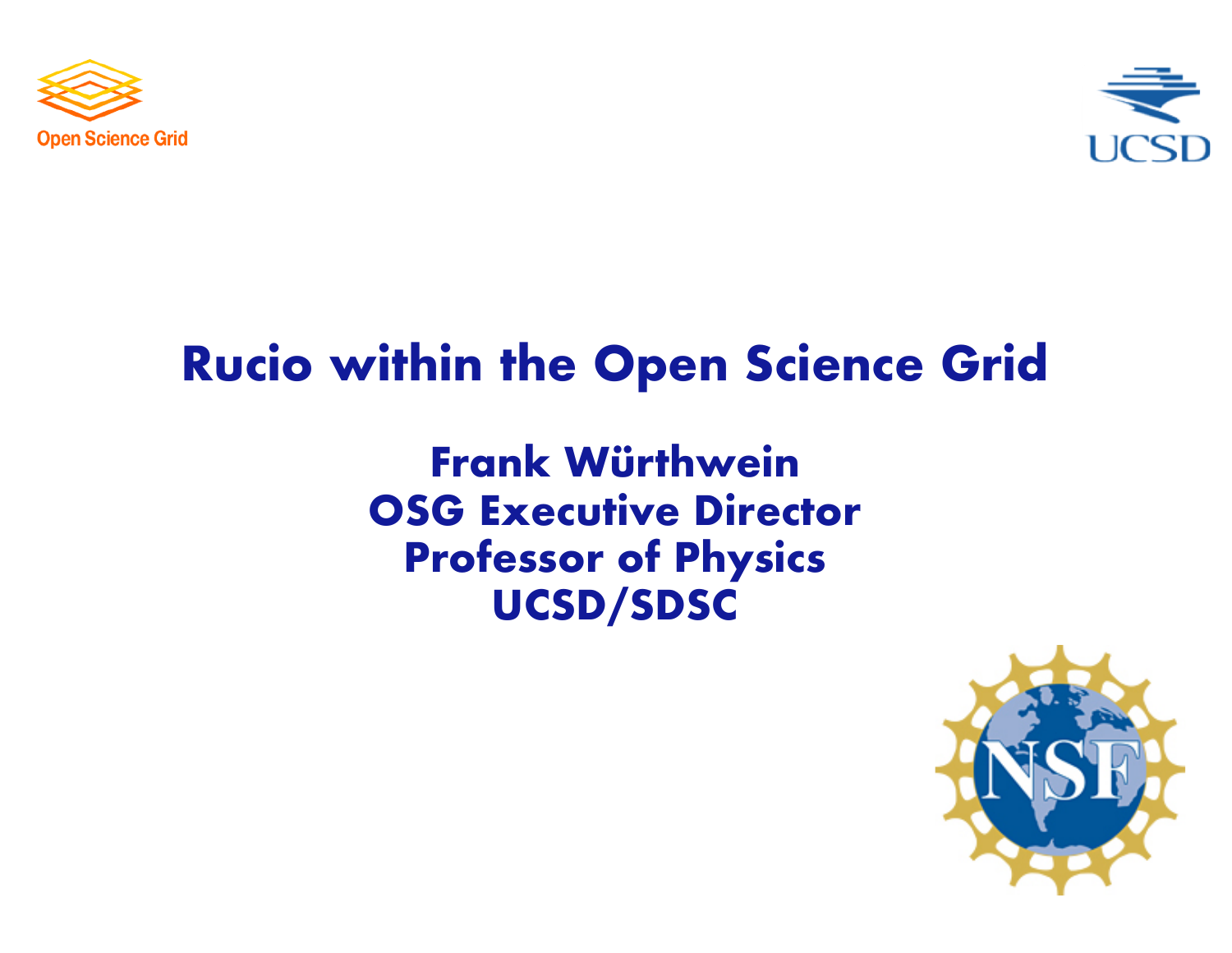





• OSG Engagement with Rucio started with XENON1T being in need to transfer its data from EU to US.

| Experiment | Rucio Instance                | <b>DB</b> Location | DB Type        | Support         |
|------------|-------------------------------|--------------------|----------------|-----------------|
| XENON1T    | rucio-xenon.grid.uchicago.edu | 192.170.227.247    | <b>MariaDB</b> | <b>UChicago</b> |

#### **A production service that XENON1T relies on now for quite some time.**



Steady transfers from LNGS to disks at UChicago, CCIN2P3, NIKHEF, and SURFSARA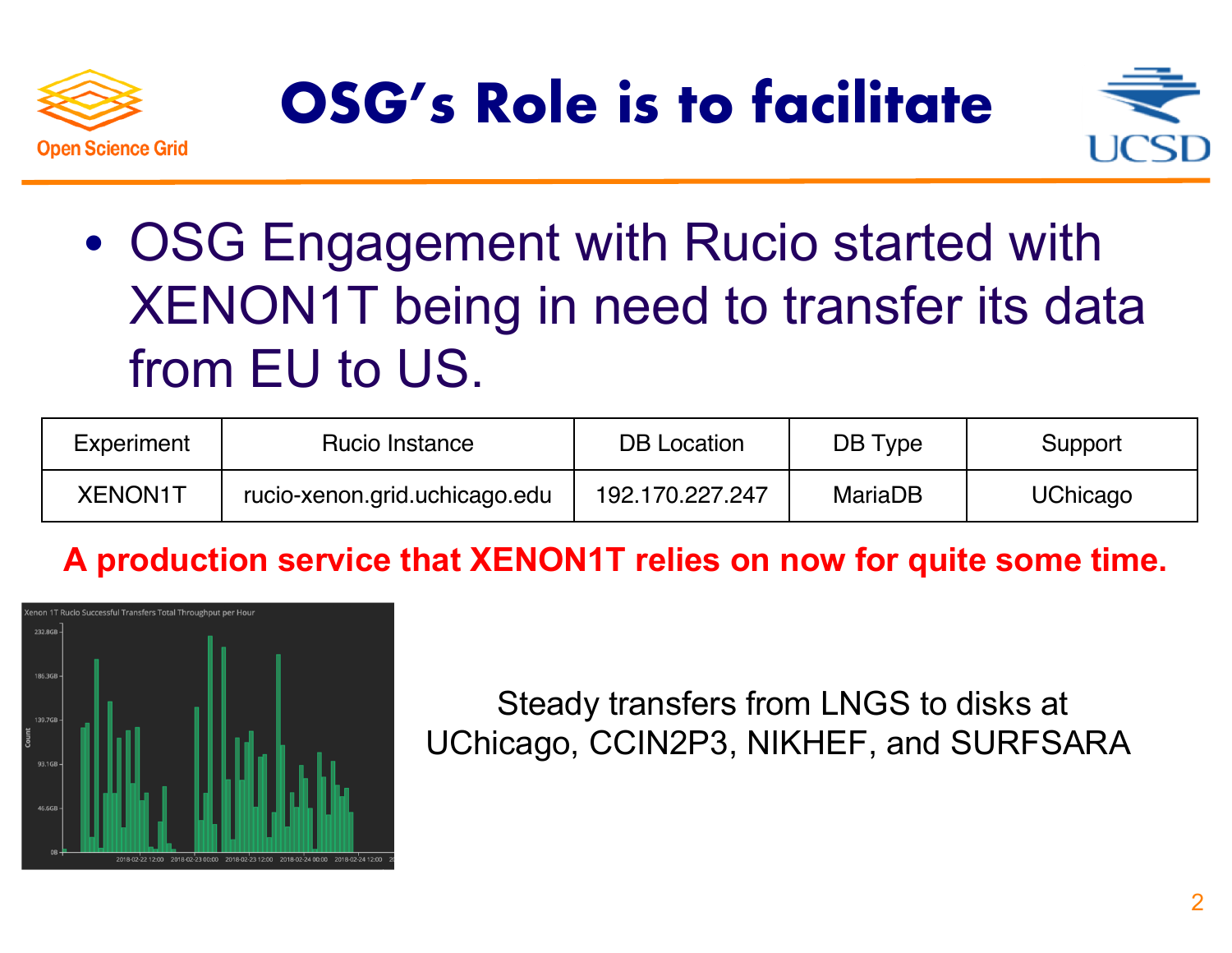



- December 8<sup>th</sup> 2017: Internal OSG meeting to educate ourselves on Rucio and the XENON1T experience with Rucio.
- January 16<sup>th</sup> 2018: OSG facilitates meeting between LIGO, IceCube, Dune, CMS and Rucio developers.
- **Decision to go forward with evaluations where OSG hosts teststands at U. Chicago for anybody who wants to evaluate Rucio.**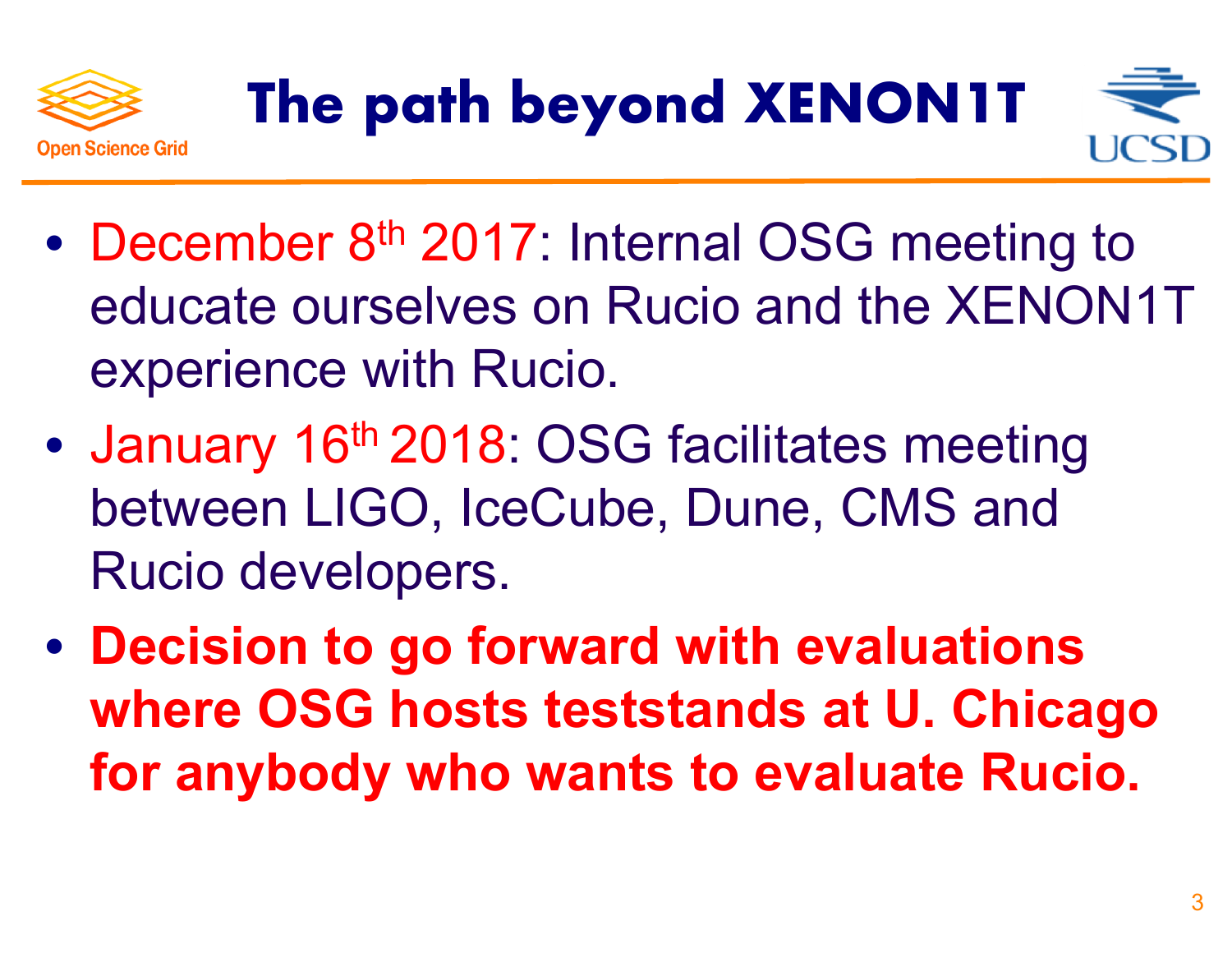

## **From one success to many evaluations**



• Deliberately spreading "Support" across multiple institutions (UChicago, UNL, UCSD) to create depth of expertise in OSG.

| Experiment     | Rucio Instance                  | <b>DB</b> Location                  | DB Type    | Support                               |
|----------------|---------------------------------|-------------------------------------|------------|---------------------------------------|
| <b>CMS</b>     | rucio-cms.grid.uchicago.edu     | 10.1.120.47<br>(UChicago OpenStack) | PostgreSQL | UNL, FNAL, UChicago                   |
| <b>IceCube</b> | rucio-icecube.grid.uchicago.edu | 10.1.120.47<br>(UChicago OpenStack) | PostgreSQL | UCSD, UNL, UW--<br>Madison, UChicago  |
| <b>LIGO</b>    | rucio-ligo.grid.uchicago.edu    | 10.1.120.47<br>(UChicago OpenStack) | PostgreSQL | Georgia Tech, UNL,<br><b>UChicago</b> |
| <b>LSST</b>    | rucio-Isst.grid.uchicago.edu    | 10.1.120.47<br>(UChicago OpenStack) | PostgreSQL | NCSA, UChicago                        |

LIGO, IceCube, and CMS are actively using their test infrastructure as you have heard from the previous talks.

LSST is still sitting on the fence. Others have expressed potential interest.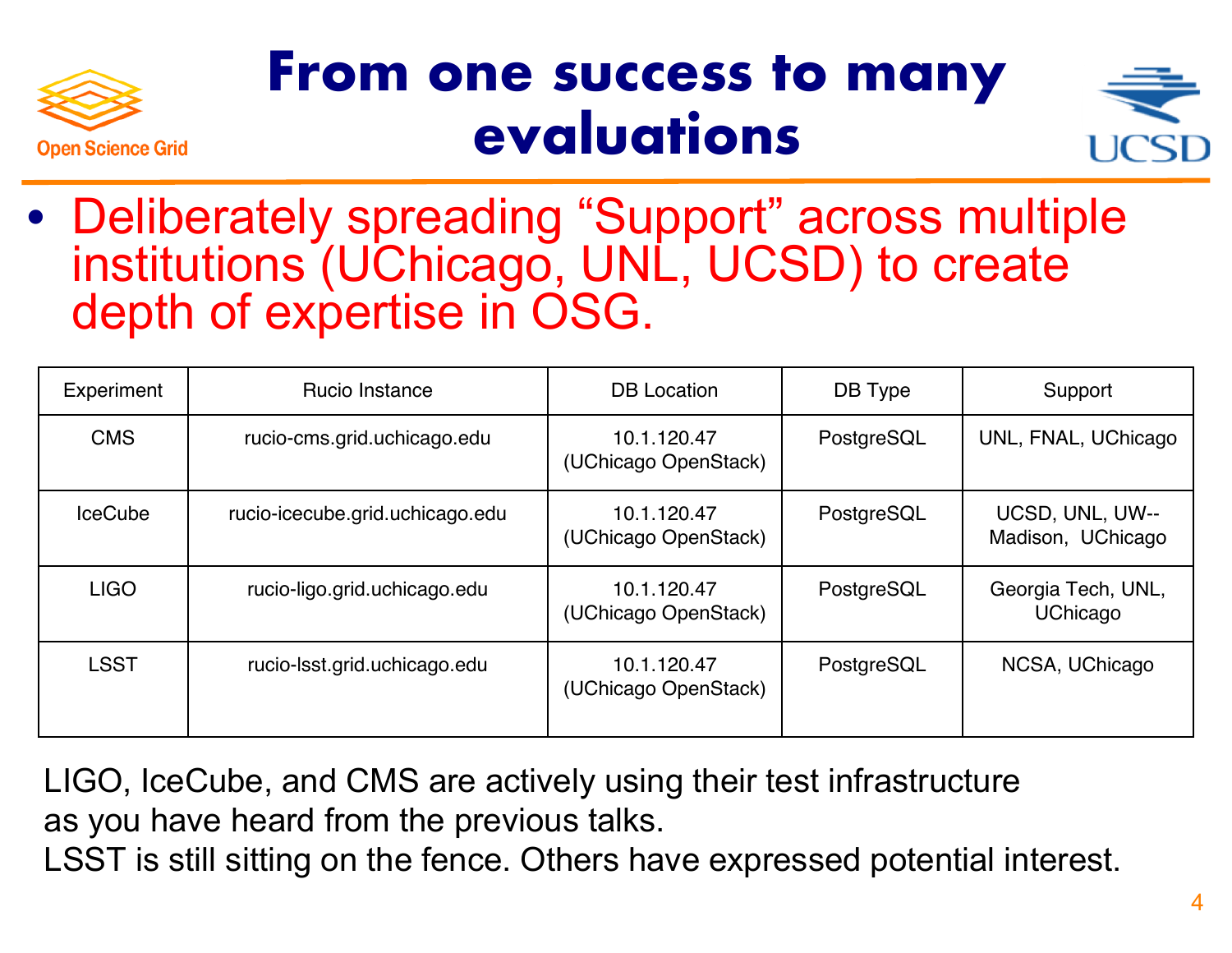

### • E.g. the transfer of PU data for CMS to NERSC via Rucio below.



The peak day corresponds to ~14Gbps sustained for the day. As you can see, multiple DTNs were used at NERSC.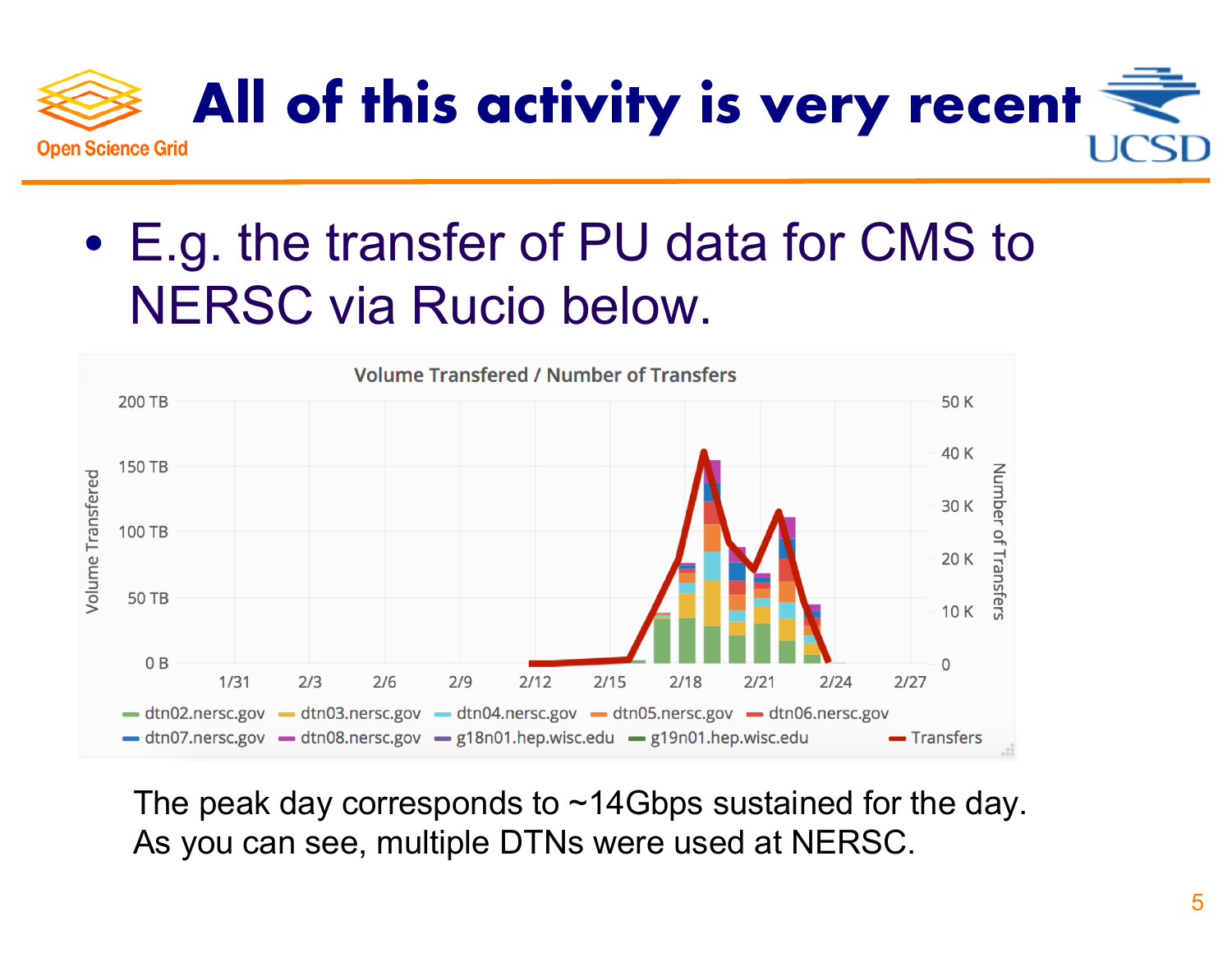





- Be a center of knowledge, expertise, and effort to help communities evaluate Rucio.
	- − **OSG advises** interested communities in the value and issues before an evaluation starts.
	- − **OSG hosts the service** during the evaluation.
	- − **OSG helps community execute the evaluation**, with an understanding that the community will operate the service themselves long term if they adopt Rucio.
- **OSG considers operating a Rucio service** for communities that don't have the means to do it themselves.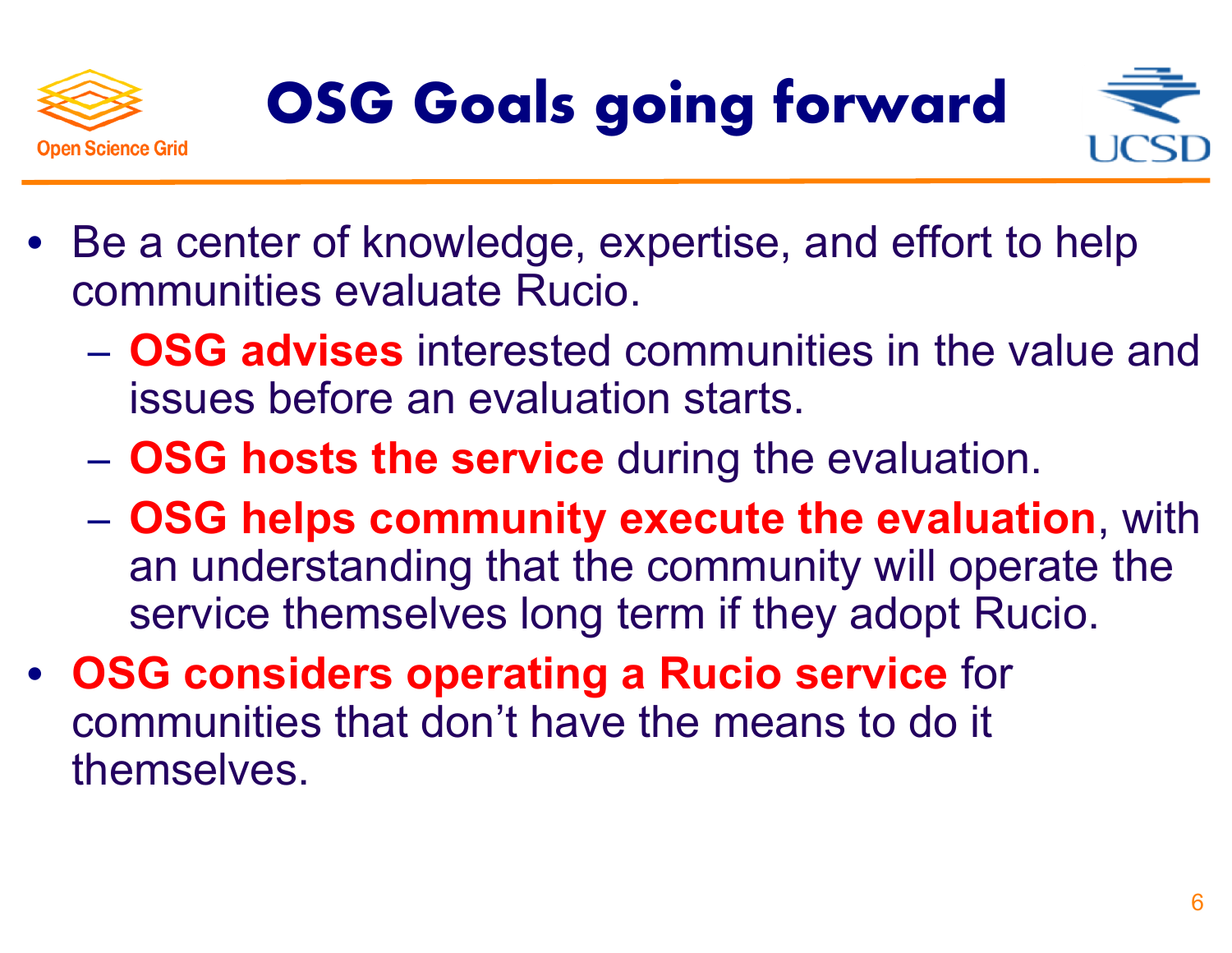



- OSG operates CVMFS for multiple communities.
- OSG operates provisioning system (gFactory) for a dozen communities.
- OSG operates HTCondor pools for several communities, including one open for all of science.
- OSG operates a Data Federation (Xrootd) for multiple communities, including multiple shared caches across the US and one in EU.

# **It's not unusual for OSG to operate services for communities.**